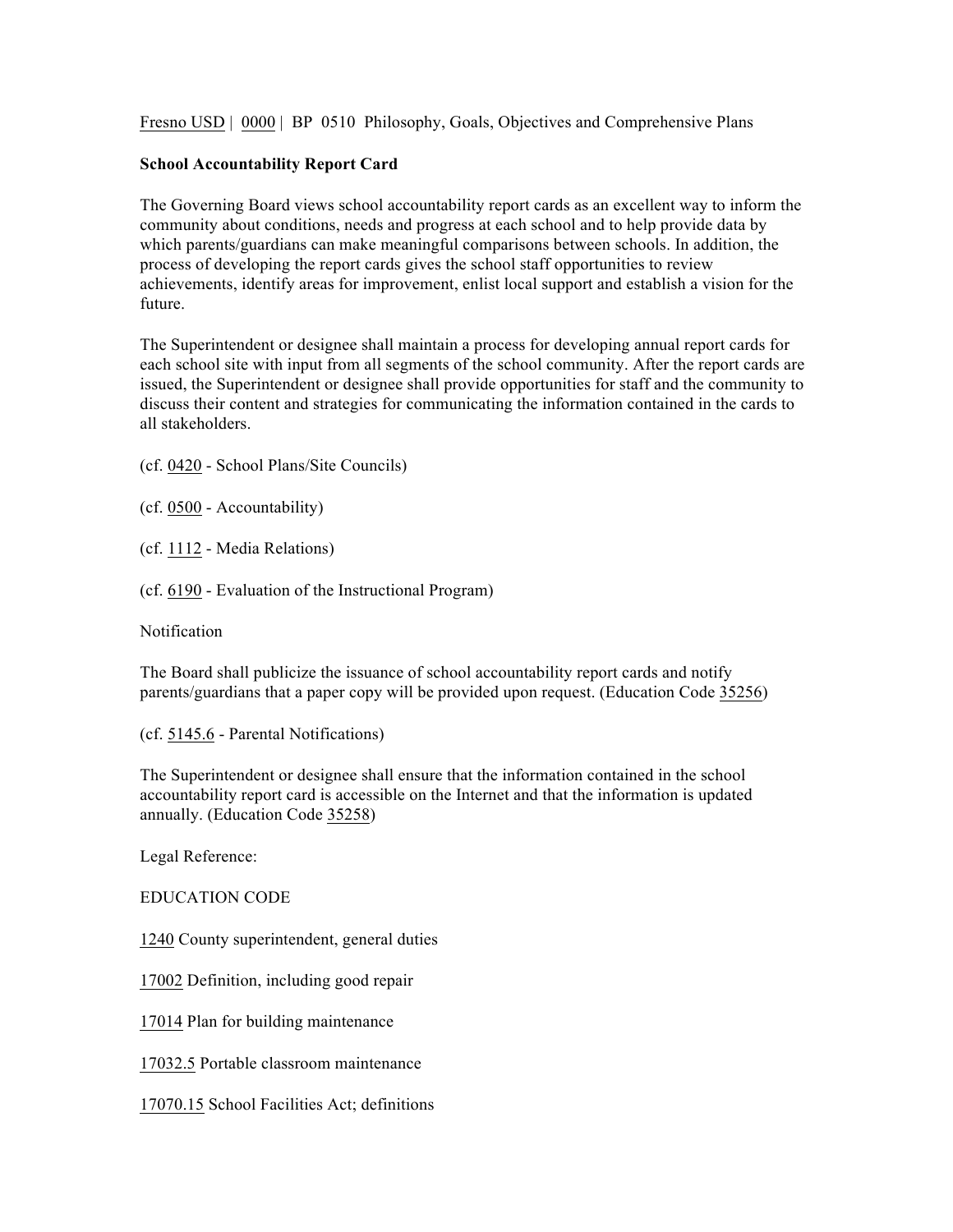Portable classroom maintenance

- School Accountability Report Card
- 33126.1 School Accountability Report Card model template
- 33126.15 School Accountability Report Card template
- 33126.2 Secretary of Education school accountability report card study
- School Accountability Report Card
- 35256.1 Information required in the School Accountability Report Card
- Internet access to the School Accountability Report Card
- Calculation of statewide averages
- 41409.3 Salary information required in the School Accountability Report Card
- Minimum school day for grades 1, 2 and 3
- Minimum school day for grades 4 through 8
- Minimum kindergarten school day
- Minimum school day (high school)
- 51225.3 Requirements for graduation
- Academic performance index
- Immediate intervention/underperforming schools program
- Meeting growth targets
- Textbook sufficiency
- 60600-60618 General provisions
- 60640-60648 Standardized testing and reporting program
- Physical fitness testing
- High school exit examination
- High school exit examination